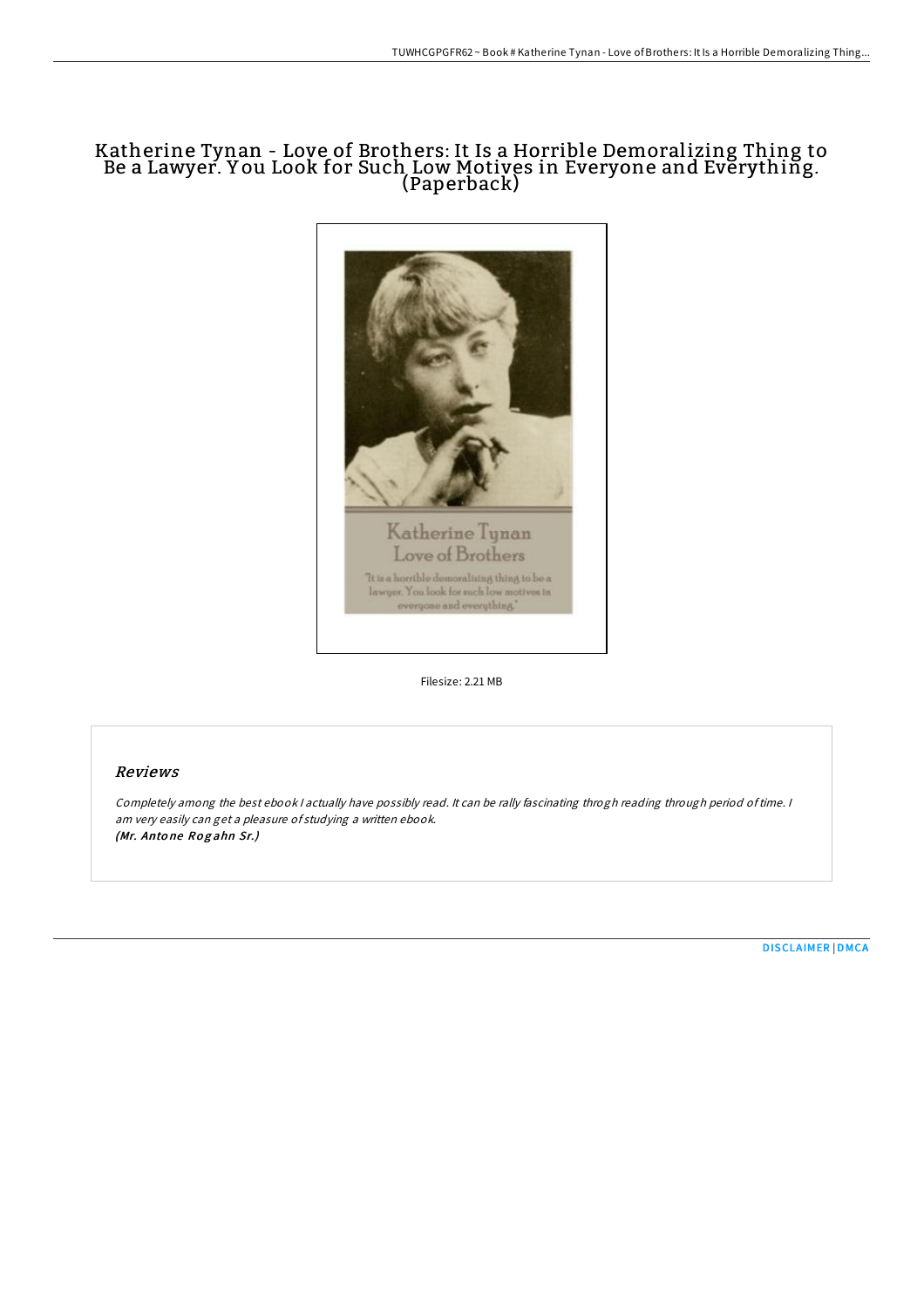# KATHERINE TYNAN - LOVE OF BROTHERS: IT IS A HORRIBLE DEMORALIZING THING TO BE A LAWYER. YOU LOOK FOR SUCH LOW MOTIVES IN EVERYONE AND EVERYTHING. (PAPERBACK)



Portable Poetry, United States, 2015. Paperback. Condition: New. Language: English . Brand New Book \*\*\*\*\* Print on Demand \*\*\*\*\*. Katherine Tynan was born on January 23rd 1859 into a large farming family in Clondalkin, County Dublin, and educated at a convent school in Drogheda. In her early years she suffered from eye ulcers, which left her somewhat myopic. She first began to have her poems published in 1878. A great friend to Gerard Manley Hopkins and to WB Yeats (who it is rumoured proposed marriage but was rejected). With Yeats to encourage her, her poetry blossomed and she was equally supportive of his. She married fellow writer and barrister Henry Albert Hinkson in 1898. They moved to England where she bore and began to raise 5 children although two were to tragically die in infancy. In 1912 they returned to Claremorris, County Mayo when her husband was appointed magistrate there from 1912 until 1919. Sadly her husband died that year but Katherine continued to write. Her output was prolific, some sources have her as the author of almost a 100 novels, many volumes of poetry, short stories, biography and many volumes which she edited. Katherine died on April 2nd 1931 and she is buried at Kensal Green Cemetery in London.

 $\Box$  Read Katherine Tynan - Love of Brothers: It Is a Horrible Demoralizing Thing to Be a Lawyer. You Look for Such Low Motives in Everyone and Eve[rything](http://almighty24.tech/katherine-tynan-love-of-brothers-it-is-a-horribl-1.html). (Paperback) Online

**Download PDF Katherine Tynan - Love of Brothers: It Is a Horrible Demoralizing Thing to Be a Lawyer. You Look** for Such Low Motives in Everyone and Eve[rything](http://almighty24.tech/katherine-tynan-love-of-brothers-it-is-a-horribl-1.html). (Paperback)